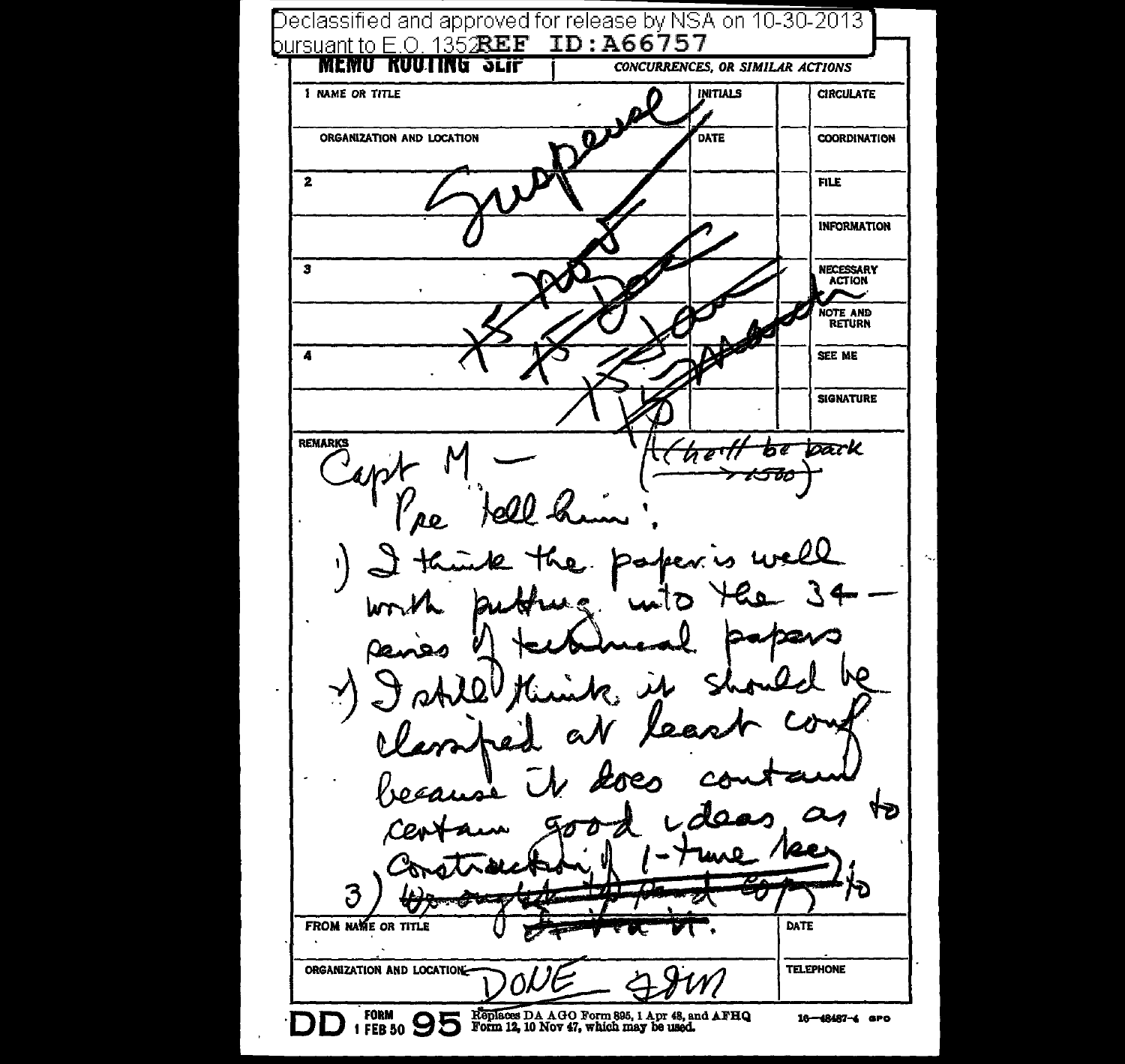REF ID: A66757

 $\ddot{\psi}$ 

Suspens mai (Send to Nyquist?)

 $\pmb{\prime}$ 

 $\mathbf{v}$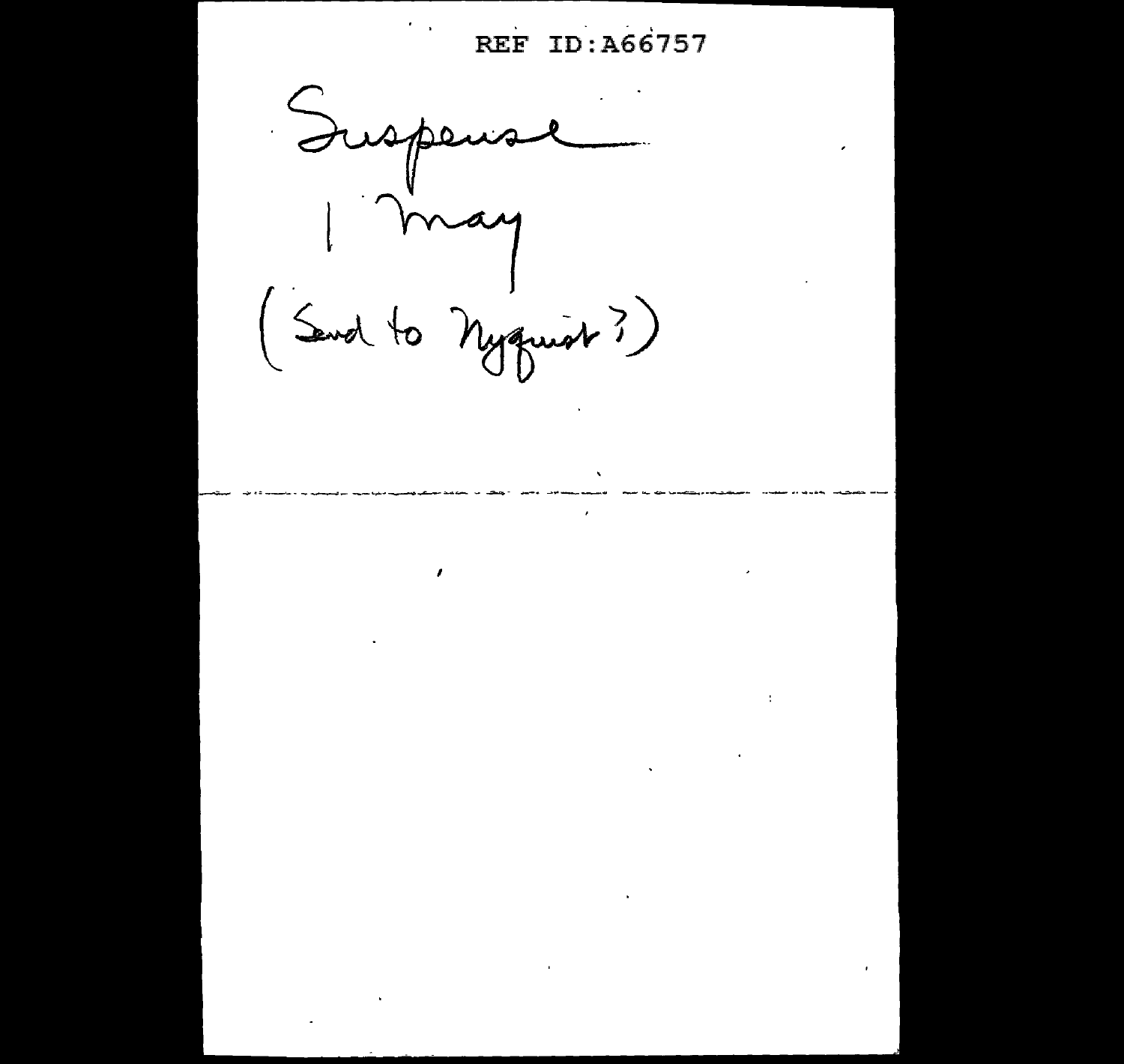| 1 NAME OR TITLE                                                                                                                                                                                         | <b>INITIALS</b> | <b>CIRCULATE</b>                  |
|---------------------------------------------------------------------------------------------------------------------------------------------------------------------------------------------------------|-----------------|-----------------------------------|
| ORGANIZATION AND LOCATION                                                                                                                                                                               | DATE            | <b>COORDINATION</b>               |
|                                                                                                                                                                                                         |                 |                                   |
| 2                                                                                                                                                                                                       |                 | <b>FILE</b>                       |
|                                                                                                                                                                                                         |                 | <b>INFORMATION</b>                |
| 3                                                                                                                                                                                                       |                 | <b>NECESSARY</b><br><b>ACTION</b> |
|                                                                                                                                                                                                         |                 | NOTE AND<br><b>RETURN</b>         |
| 4                                                                                                                                                                                                       |                 | SEE ME                            |
|                                                                                                                                                                                                         |                 | <b>SIGNATURE</b>                  |
|                                                                                                                                                                                                         |                 |                                   |
| warrant dassification. He says<br>That you and himself are<br>The only ones who have seen the<br>paper and as far The need<br>for classifying is concerned, you<br>can keep it between yourselves.<br>٠ |                 |                                   |
|                                                                                                                                                                                                         |                 |                                   |
| <b>FROM NAME OR TITLE \</b>                                                                                                                                                                             |                 | <b>DATE</b>                       |

 $\overline{\phantom{a}}$ 

 $\tilde{\phantom{a}}$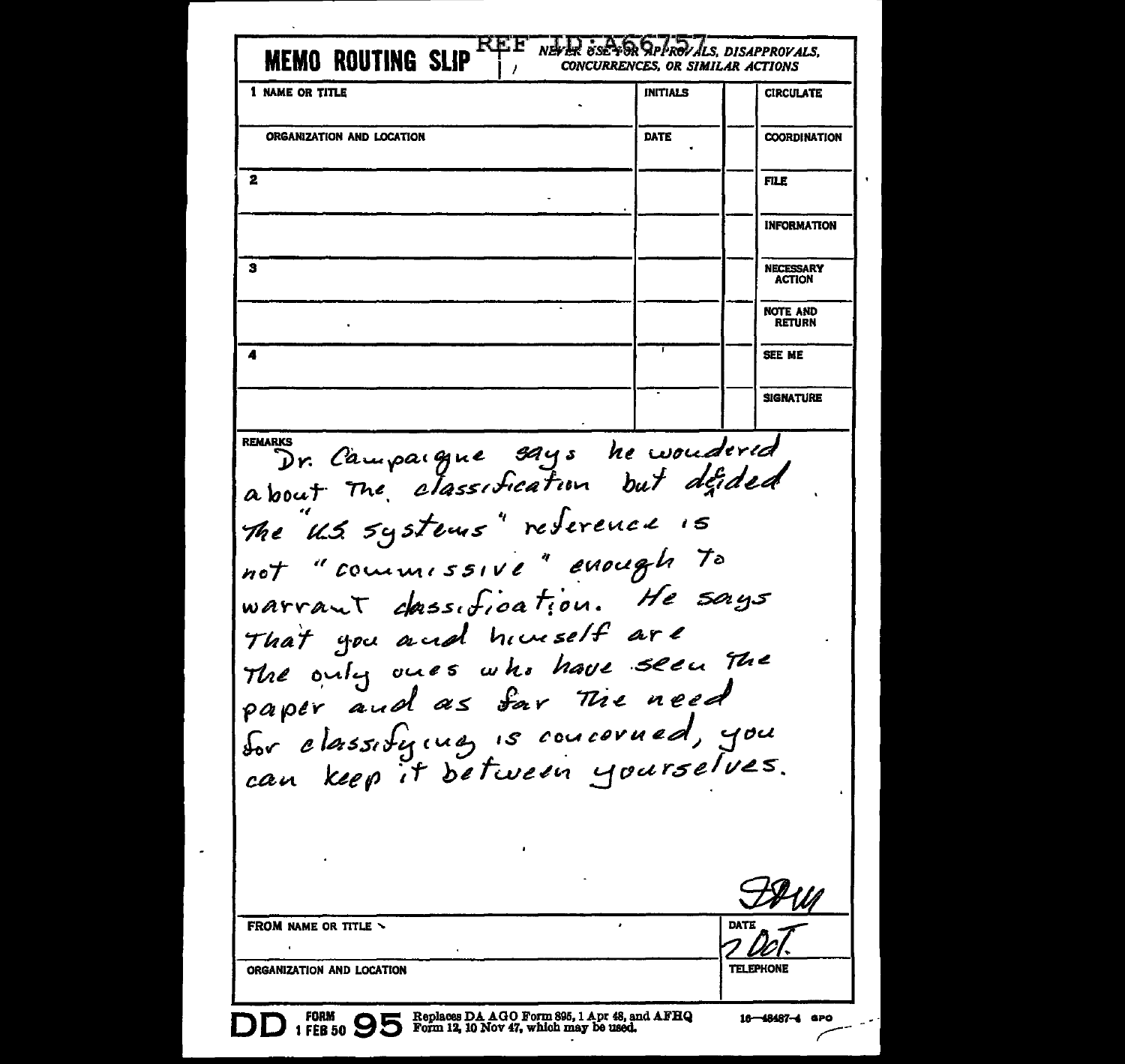|                             |                                                                                           | <b>REF ID:A66757</b> |                                  |                    |              |
|-----------------------------|-------------------------------------------------------------------------------------------|----------------------|----------------------------------|--------------------|--------------|
| x                           |                                                                                           |                      |                                  |                    |              |
| MEMO ROUTING SLIP           | <i><b>NEVER USE FOR APPROVALS, DISAPPROVALS,<br/>CONCURRENCES, OR SIMILAR ACTIONS</b></i> |                      |                                  |                    | $\mathbf{I}$ |
| <b>NAMÉ OR TITLE</b>        |                                                                                           | INITIALS -           | ×                                | <b>CIRCULATE /</b> |              |
| ORGANIZATION AND LOCATION   |                                                                                           | DATE                 | <b>COORDINA</b><br>TION          |                    |              |
|                             |                                                                                           |                      | ЛÆ                               |                    |              |
|                             | ,                                                                                         |                      |                                  | NFORMATION         |              |
| 3                           |                                                                                           | $\epsilon$ =         | <b>ACTION</b>                    | <b>NECESSARY</b>   |              |
|                             |                                                                                           |                      | <b>NOTE AND</b><br><b>RETURN</b> |                    |              |
| 4                           |                                                                                           |                      | <b>SEE ME</b>                    |                    |              |
|                             |                                                                                           |                      |                                  | <b>SIGNATURE</b>   |              |
| <b>REMARKS</b>              | our Cenversation                                                                          |                      |                                  |                    |              |
| <b>FROM NAME OR TITLE</b>   |                                                                                           |                      |                                  |                    |              |
| ORGANIZATION AND LOCATION ( |                                                                                           |                      | <b>TELEPHONE</b>                 |                    |              |
| $\frac{FORM}{FEB 50}$       | REPLACES NME FORM 94 1 FEB 49 WHICH MAY BE USED                                           |                      | 18-56363-2                       | ara 12             |              |
|                             |                                                                                           |                      |                                  |                    |              |
|                             |                                                                                           |                      |                                  |                    |              |

 $\blacksquare$ 

 $\begin{array}{c} 1 \\ 1 \\ 1 \end{array}$ 

 $\pmb{\ast}$ 

 $\bar{\mathcal{A}}$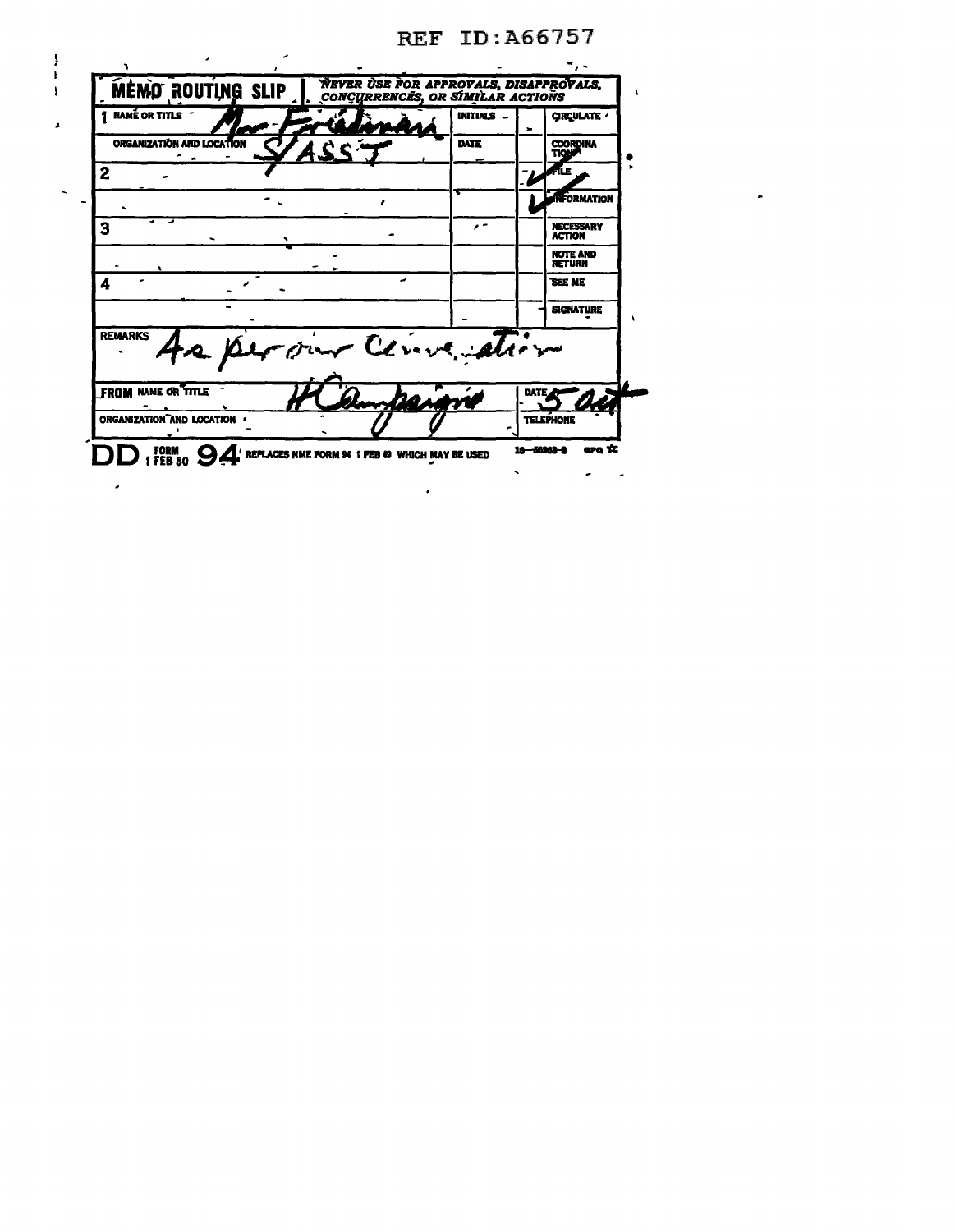## Excursus on Random

**REF ID:A66757** 

## 28 May 1954 by H. Campaigne

Many cipher systems depend on a stream of "random" information. called "key". This concept of random is a very elusive one. Random can be defined to a certain approximation in mathematical terms, and this approximation can be tightened to any extent one is willing to undertake, but it is still an approximation to our elusive concept.

A dictionary gives for "at random: without aim, direction, rule, of method; haphazard, aimless; irregularly". It lists as antonyms, "planned, designed, considered, deliberate". To the cryptologist it means "unpredictable". Mathematically it is a process, not a finite sample, which is random. By a process I mean a procedure which on demand will produce digits indefinitely such that each digit occurs 1 of the time, each possible pair of digits occurs  $1$  of the time. កក

and so forth, until for some n each of the  $10<sup>11</sup>$  combinations of n letters occur  $1$  of the time. Clearly in a practical case we can

test only a finite sample, and must limit our testing to some maximum n. It is the finiteness of the number of statements which makes this definition fall short of the ideal of random. For example, suppose wel. take  $n = 3$ , and have each digit occur 1 of the time, each pair 1, 1 of the time. Now if we take the following example and each triple we see that it satisfies the three criteria approximately but is perfectly predictable from any 4 consecutive digits. This process is defined by induction. Let  $d_n = d_{n-k} + d_{n-3}$  (10), and select  $d_1$ ,  $d_2$ ,  $d_3$ , and d, arbitrarily. This process almost but not quite fits the 3 criteria.

The mathematical rule given above is too rigid, of course. One can change it to read thus: In any sample of M digits the number of occurrences of a specific n-nome will differ from M by SI

more in only a small number of cases. Here S is a suitably chosen number, say 3, and the number of exceptions to the rule is chosen accordingly, say once in 10,000. This definition is harder to apply. If we apply it to our counter-example we find that V passes for  $n = 3$ or less. Here is another sequence LË

9 9 9 8 8 7 6 5 3 1 8 4 9 2 3 1 5 4 6 9 0 -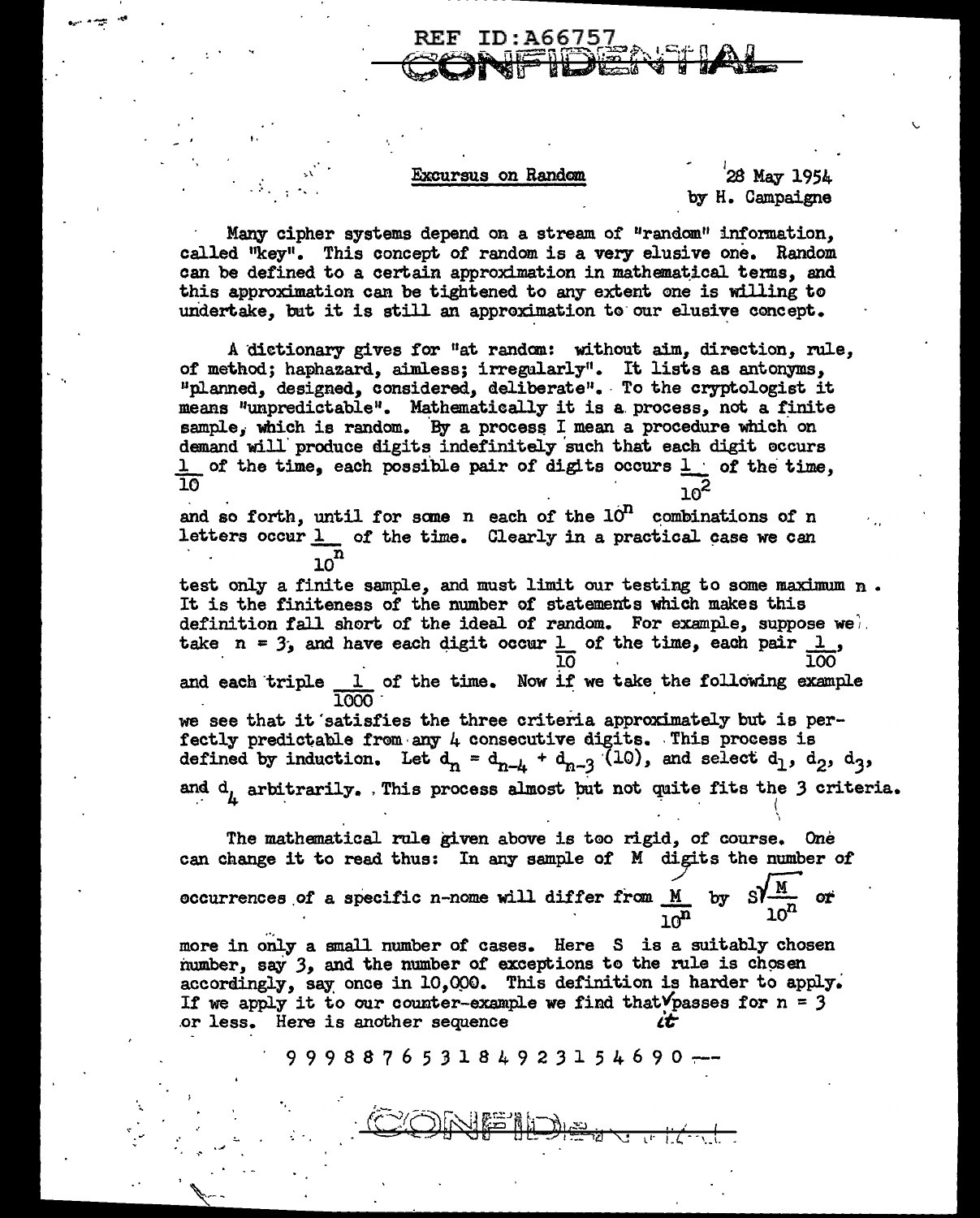which is also uniquely determined by any  $\mu$  adjacent digits (and the rule of generation).

**REF ID:A66757** 

The important property for a cryptanalyst is predictability. If from a small stretch he can predict the rest, then no other property is of any significance; the cryptanalyst can gaess at plain-text, derive key, predict more key, and verify his guess. Therefore the problem of reading any message is solved, in theory at least. Even if the prediction is only statistical the cryptanalyst can use the information. He can do this in two ways: He can search for *m*cliches" or long repeats in the key. Or he can use the fact, if it is a fact, that digits tend to be alike.

Now this last is usable even if the key came from a stochastic process which is unpredictable except that the digits come with various probabilities. Thus we see that the mathematical definition given above is a necessary condition for secure key. Whether it is sufficient is another question.

On the other hand key can be predictable and yet be secure in the following sense. If the law of generation of the key (assumed to be reproducible by the legitimate recipient) is unknown to the cryptanalyst, and if he is unable to reconstruct it from the data at hand, then so far as he is concerned it is unpredictable. Thus "predictable" is a subjective term. It is this theory which has been widely used by. cryptographers, who attempt to design laws of generation so complex that they believe reconstruction is virtually impossible. Many U.S. systems are based on this theory, and the key is frequently referred to as "random".

To return to the mathematical definition of random. This definition has two drawbacks from the viewpoint of the cryptographer. One is that it says nothing about predictability, and the other is that for true random the definition states an infinite number of conditions. It is. impossible of course for any periodic process to satisfy all these conditions, and it is equally impossible to set up a law of generation (reproducible) which will satisfy all of them. It is not practicable for a law of generation to satisfy more than a few of the conditions. A standard procedure for a cryptanalyst is to check his material against these conditions one at a time, the simplest first. Experience has shown that usually some of the simpler conditions are not satisfied, and the way these conditions are violated generally gives clues to the law of generation. Only the work of checking the conditions, and the small size of the sample of key, prevents this from being a general solution.

 $\boldsymbol{2}$